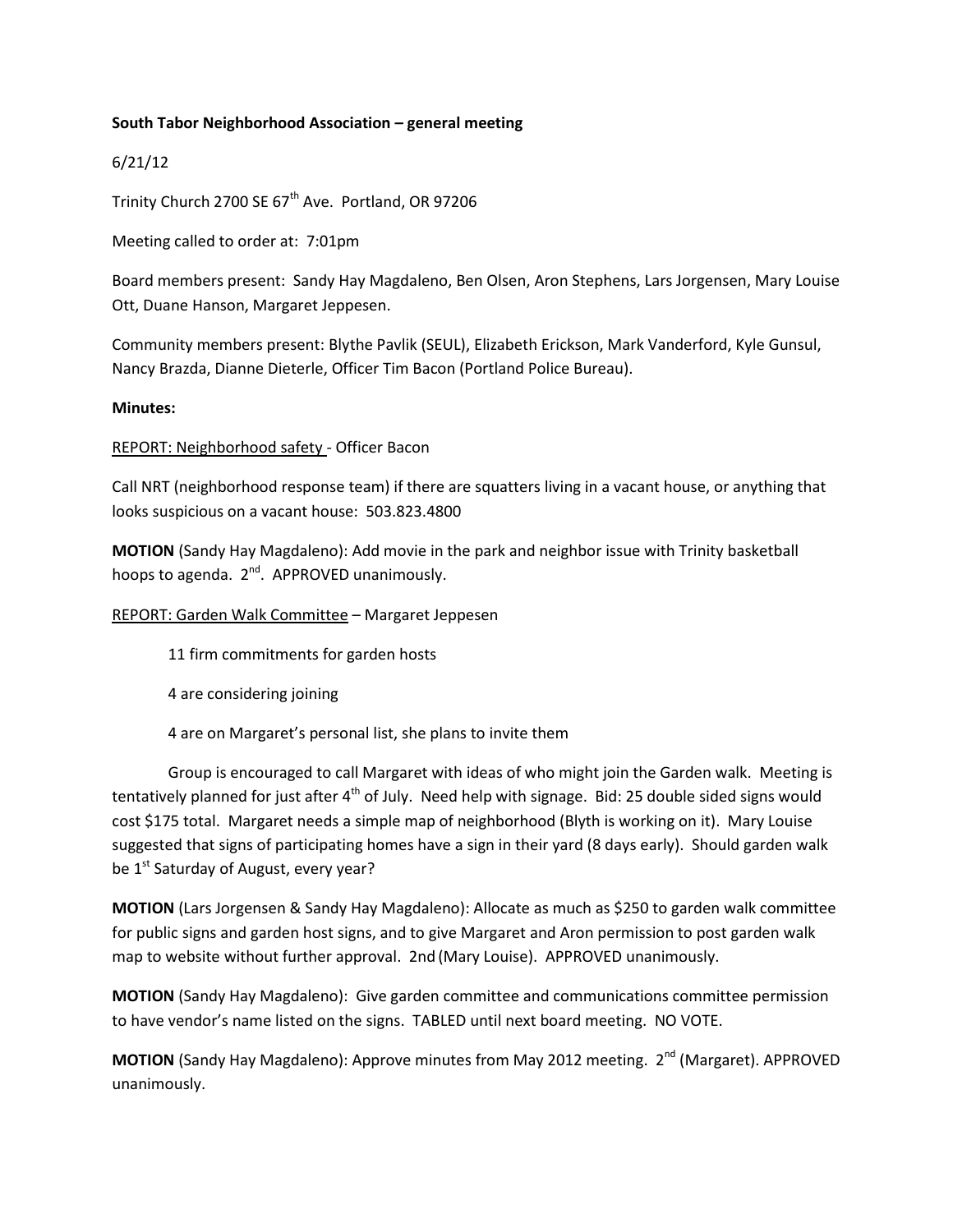#### REPORT: Treasurer report – Ben Olsen

STNA currently has \$4982.99 in the checking account.

**MOTION** (Sandy Hay Magdaleno): Approve Treasures report. 2<sup>nd</sup>. APPROVED unanimously.

**MOTION** (Sandy Hay Magdaleno): Add Ben Olsen and Sandra Hay Magdaleno to bank account at Umpqua Bank and USPS P.O. Box; remove Ute Munger and Mary Louise Ott. 2<sup>nd</sup> (Margaret). APPROVED unanimously.

**MOTION** (Sandy Hay Magdaleno): Approve gift of \$50 to 7 Dees to Ute Munger for service to STNA. 2nd (Ben). APPROVED unanimously.

General note: 7 dees offers neighborhood discount.

REPORT: Communications committee – Aron Stephens:

Report on meeting held on Tuesday 6/19/12:

Lawn signs – somewhat permanent (1 year)

Information Kiosks, perhaps on Woodward. Mary Louise submitted a prototype of the kiosk. Subsequent meetings will be held to decide the final design of the kiosk.

Mark raised a question: Does neighborhood association have a set standard for what a kiosk should look like, or what it should include (logo, brochure box, etc.)? Can we do this without curbing creativity?

On-line newsletter idea?

ACTION ITEM: Committee meeting should work on STNA logo, and come to next meeting with proposal, if possible.

ACTION ITEM: Blythe will send Mary Louise a list of Board and Committee members.

REPORT: Resource sharing committee – Lars Jorgensen:

Presented a cedar box on a tall post as a kiosk idea.

Lars is putting his effort into neighborhood communication until there is enough participation to move the neighborhood sharing project forward.

Dianne Dieterle and Nancy Brazda have requested that the STNA talk to the church about the basketball hoops in the parking lot. They contribute a lot of noise and nuisance to the neighbors on SE Taggart. Hoops have been up for about one year. Also, there is a loud PA system on the football field. Blythe will work on a resolution.